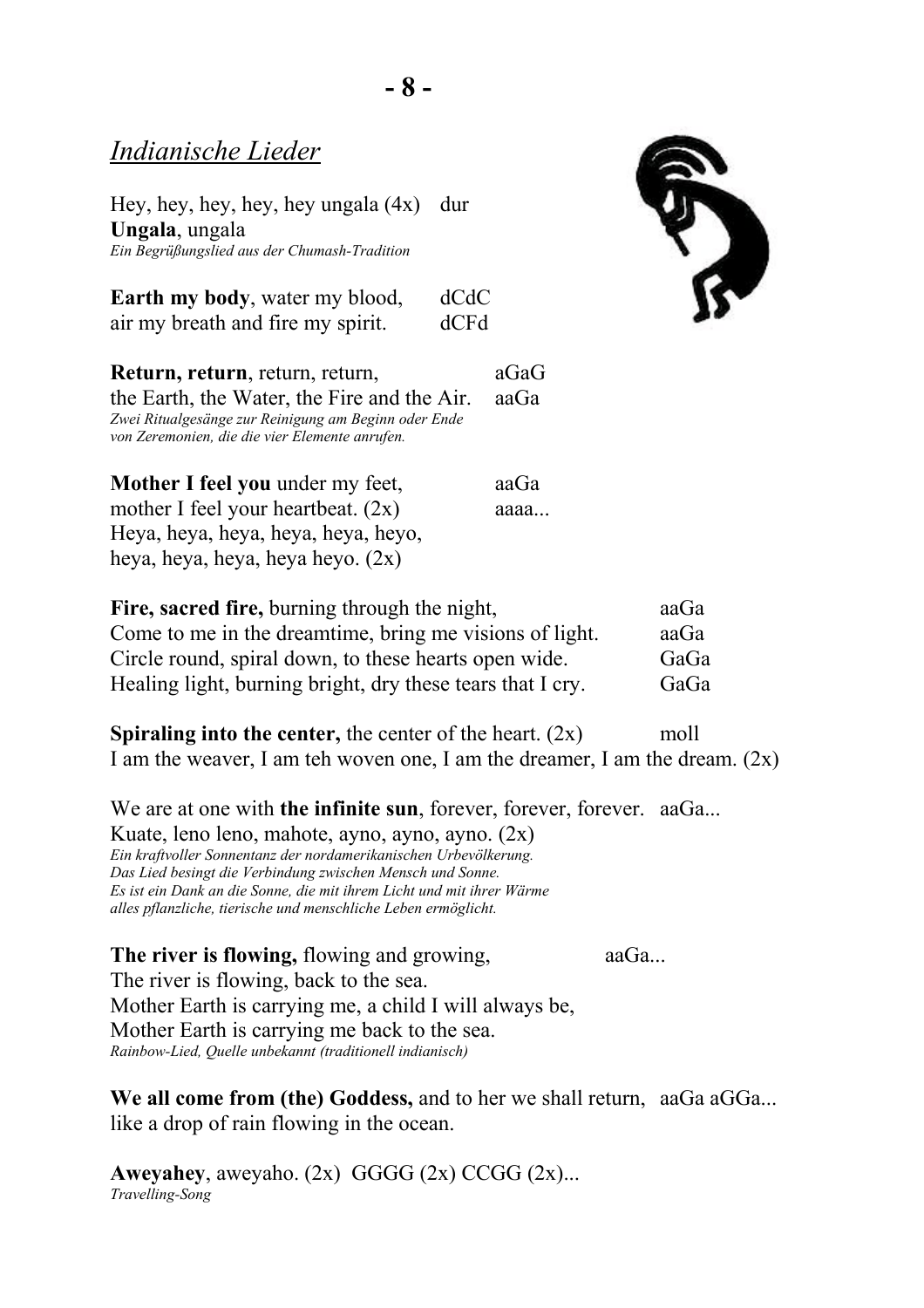#### *Indianische Lieder…*

**Neesa**, neesa, neesa (3x) dur

Gayweeyo, gayweeyo. *Traditionelles Seneca-Lied. Neesa ist der Senecaname für Großmutter Mond, Gayweeyo bedeutet Schöpfer bzw. Schöpfung.*

**Wishi ta tuja, tuja, tuja, componenta contra contra contra contra contra contra contra contra contra contra contra contra contra contra contra contra contra contra contra contra contra contra contra contra contra contra c** 

wishi ta tuja, tuja hey.  $(2x)$   $CCGC...$ Washa de naja, heya, heya,

washa de naja, heya hey. (2x)



*Ein Lied zur Wertschätzung der Energie des Wassers, des Fließens, des Flusses. Es erinnert daran, die Energie der Expansion und der Einkehr in uns in Einklang zu bringen.*

#### **Wani wachialo,** Wani Wachialo, Wakan-ka Tanka, Wakan-ka Tanka

*Dieses Kraftlied ehrt Wankan Tanka, bei den Lakota-, Sioux- und Dakota-Indianern der Name für den Großen*  Geist, die Schöpfungskraft: "Ich danke dir für dieses Leben, Großer Geist!"

**Spirit of the wind carry me.** ddCC... Spirit of the wind carry me home. Spirit of the wind carry me home to myself. 1. Spirit of the ocean, depths of emotion. Spirit of the sea, set my soul free, Spirit of the wind carry me home to myself. 2. Spirit of the earth, mother of birth, Spirit of the land, hold me in your hand, ... 3. Spirit of the fire, burning desire, Spirit of the light, give me true sight, ... 4. Spirit of the storm, help me be reborn. Spirit of the rain, wash away my pain, ... 5. Spirit of the sun, warm light healing me. Spirit of the sky, spread my wings and fly, ... 6. Spirit of the river, blessed forgiver. Spirit of the shore, show me more and more, ...

**Own shee ma la** heya ho, heya, heya, heya... dCCC Gddd *Morning Song zum Wecken der Liebe und Verbundenheit mit der Schöpfung.*

**Hey niki niki heyana**, wahe wahe heyana. (2x) GGGGaEGG Wahe wahe heyana, wahe wahe heyana, ah!  $(2x)$  GGaaCCGGEEEE *Ein energetisches Lob- und Necklied der Frauen an die Männer.*

**Ho Ho Watane**,... (3x) ddCd dCdd Kayokina, Kayokina. *Quelle: Karin Jana Beck*

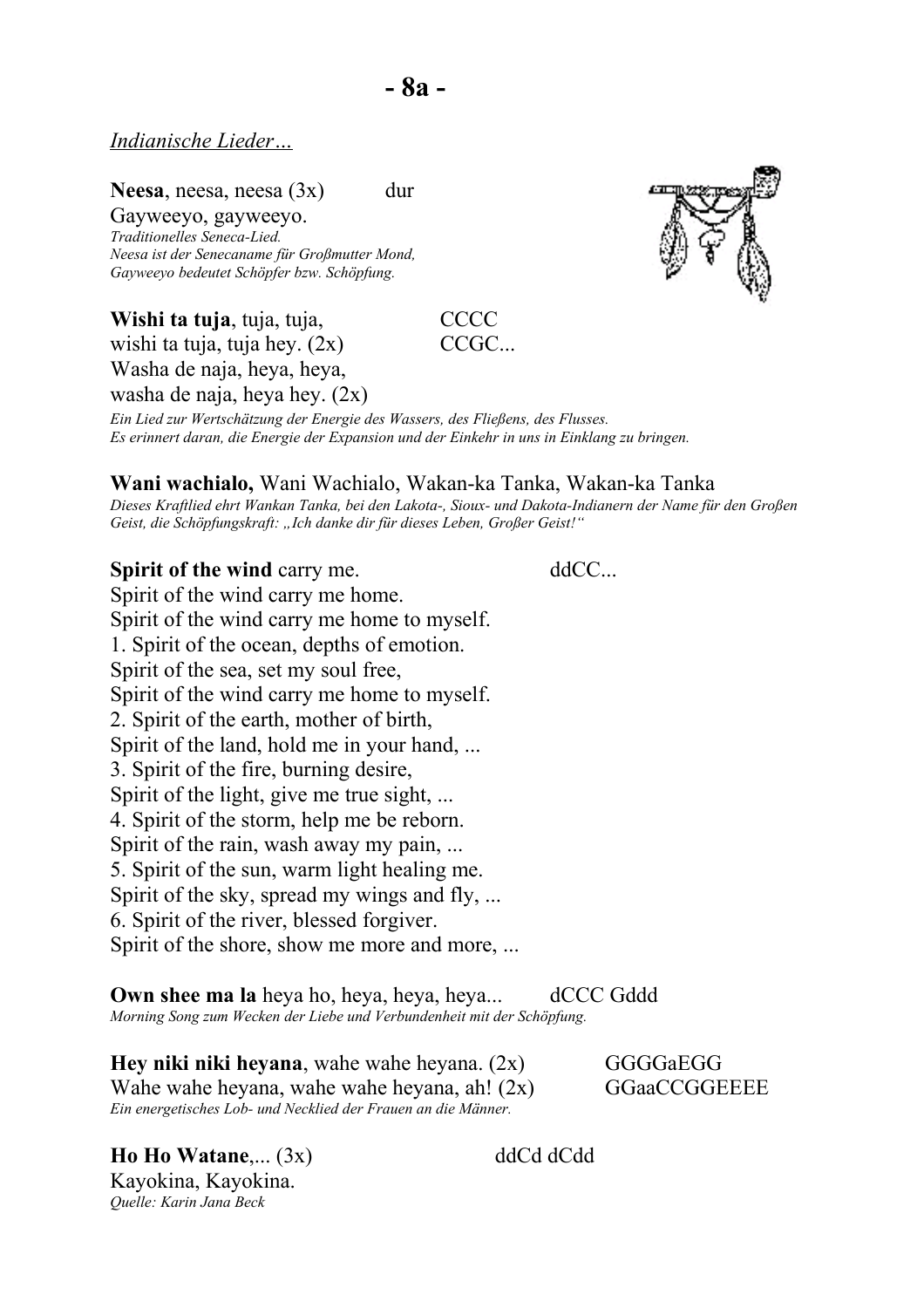*Indianische Lieder…*

Aeiaaho, heyaho, heyaho. moll *Haralied, ruhig und meditativ zur Klärung der Gedanken und Gefühle.*

## **Every part of the earth is sacret to my poeple.** aGaa... We are part of the earth and she is part of us. All things share the same breath.  $(2x)$ If the beasts were gone we would die from a great lonelness of spirit. All things are connected.  $(2x)$ This we know the earth does not belong to us, we belong to the earth. We belong to the earth.  $(2x)$ *Der Text basiert auf der berühmt gewordenen Rede, die Seattle, Häuptling der Duwamish 1854 vor dem amerikanischen Parlament hielt anlässlich der Zuweisung eines kleinen Landstückes als Reservat im heutigen Bundesstaat Washington. 1890 erhielt die Bundeshauptstadt seinen Namen und es wurde ein Monument an seinem Grab errichtet. Seattles Berühmtheit konnte indes seinen Stamm nicht retten, der letzte Duwamish starb 1910.* **Tall trees**, warm fire, strong wind, deep waters. aeae I feel it in my body, I feel it in my mind. CGaa *Von: Women with wings* **The earth is our Mother**, we will take care of her  $(2x)$  moll Hey yunga ho yunga hey yung yung  $(2x)$ Her sacret ground we walk upon with every step we take

Hey yunga...

The earth is our Mother, she will take care of us

Hey yunga...

The sea is our sister, we will take care of her

Hey yunga...

| <b>Oh, Great Spirit, Earth, Wind, Fire and Sea,</b> | aaee aCEE | (4) |
|-----------------------------------------------------|-----------|-----|
| you are inside and all around me.                   | aadd FGaa |     |
| Anrufung der Elemente                               |           |     |

**Holy mother**, earth and moon and sea ace aCEE You are inside and all around me aadd FGaa... Oh, Great Spirit, earth, wind, fire and sea, You are inside and all around me. *Anrufung der vier Elemente*

**We are the power** in everyone dCdd... We are the dance of the moon and sun We are the hope that will never hide We are the turning of the tide *Starhawk*

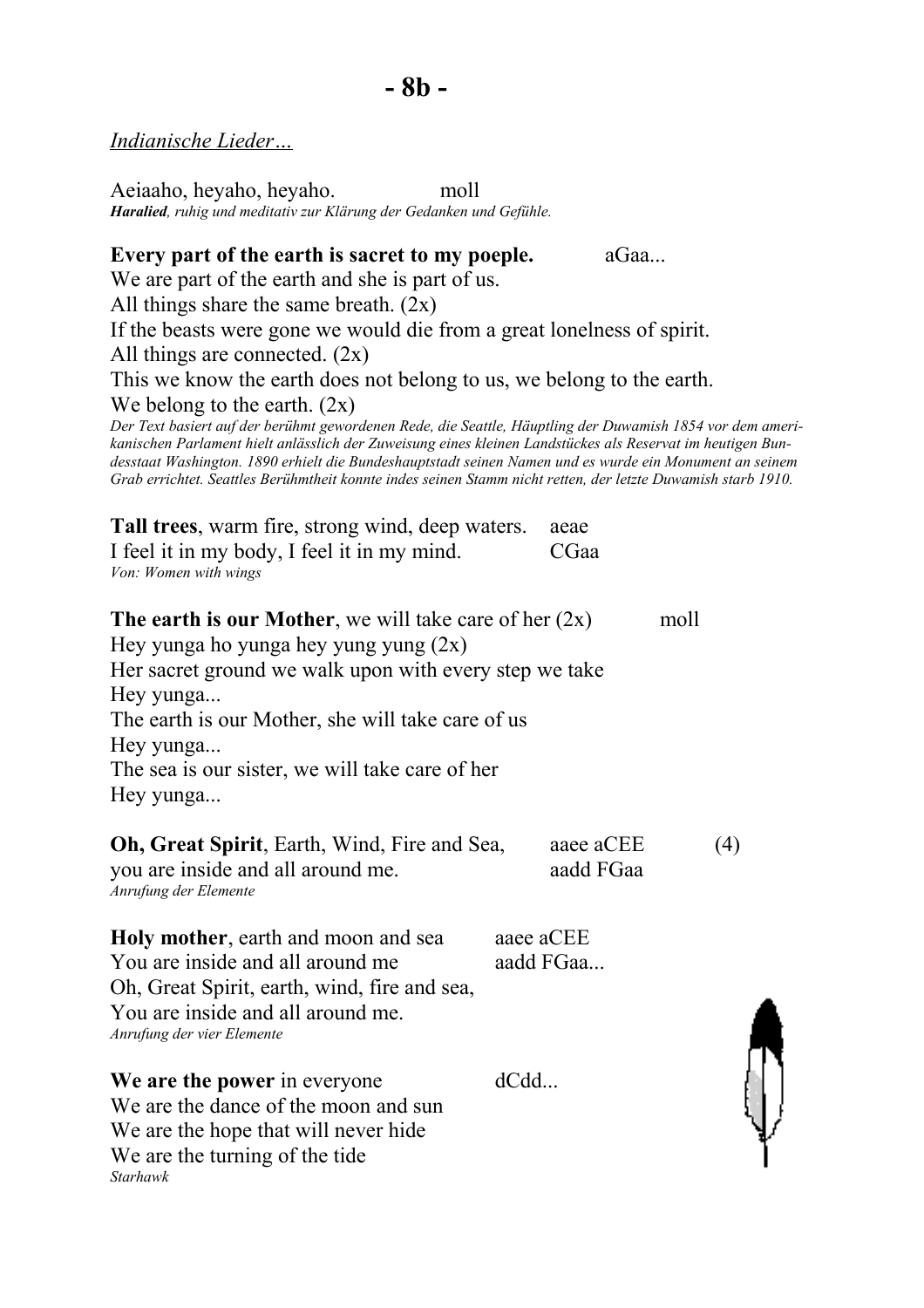### *Indianische Lieder...*

**Wendeyaho,** wendeyaho, dur wendeya, wendeya, ho ho ho ho heyaho heyaho, ya ya ya. *Morgenlied der Cherokee*

**Yani yoni ya hu wey hey.** (2x) dur

Yani yoni ya hu wey hey, yoni ya hu wey hey. *Dieses Geburtslied fördert die Wehen, erleichtert die Geburt und stärkt die Gesundheit des Babys. An Neumond gesungen bringt es Segen.*

**The earth is a woman** and she will rise.  $(2x)$  aaGG... We will live in her.  $(2x)$ *Von Dakota Butterfield – Quelle: Hagara Feinbier*

**Ini watchine** watchine ahe welo.(2x) CCCCCCGC Ahe welo ini watchine.  $(2x)$  GGCCCCCC *Windlied von Bob Wilkerson – Quelle: Hagara Feinbier*

Light streaming, light streaming, aGaa... making my **Firechild** grow. Light streaming, light streaming, making my Firechild glow. Firechild sing, Firechild dance, aaaa aGaa... Firechild you are mine. (2x) *Feuerlied – Quelle: Hagara Feinbier*

تمم

**Mihiayun**, Mihiayun, Mihiayun, Mihiayun, Oh! (2x) aGaGa... Hey weyo hey, hey weyo ha, aaCGa... weyo hey, weyo hey, weyo ha, weyo hey. (2x) *Ein Lied zu Ehren der Göttin des Wassers – Quelle: Hagara Feinbier*

**Fly like an eagle** (2x), flying so high (2x). moll Circeling the universe  $(2x)$ , on wings of pure light  $(2x)$ . Hey witschi tai tai  $(2x)$ , witschi taio  $(2x)$ . Hey witschi tai tai  $(2x)$ ; witschi taio  $(2x)$ . *Das Lied wird im Wechselgesang mit Echostimme gesungen – Quelle: Hagara Feinbier*

**Yana** wana yana o way o yana. CCCC GGCC *Kraftlied zu Ehren der Weisheit von Frauen – Quelle: Karin Jana Beck*

**Now I walk in beauty**, beauty is before me,  $\qquad \qquad$  aGea... Beauty is behind me, above and below me. *Hopi-Lied*

**Shima, Shima,** Shima, Shima, Shima, Shima, Shimaya. aaCaCaGa *Lied der Hopi. in deren Sprache bedeutet "Shima": Liebe.*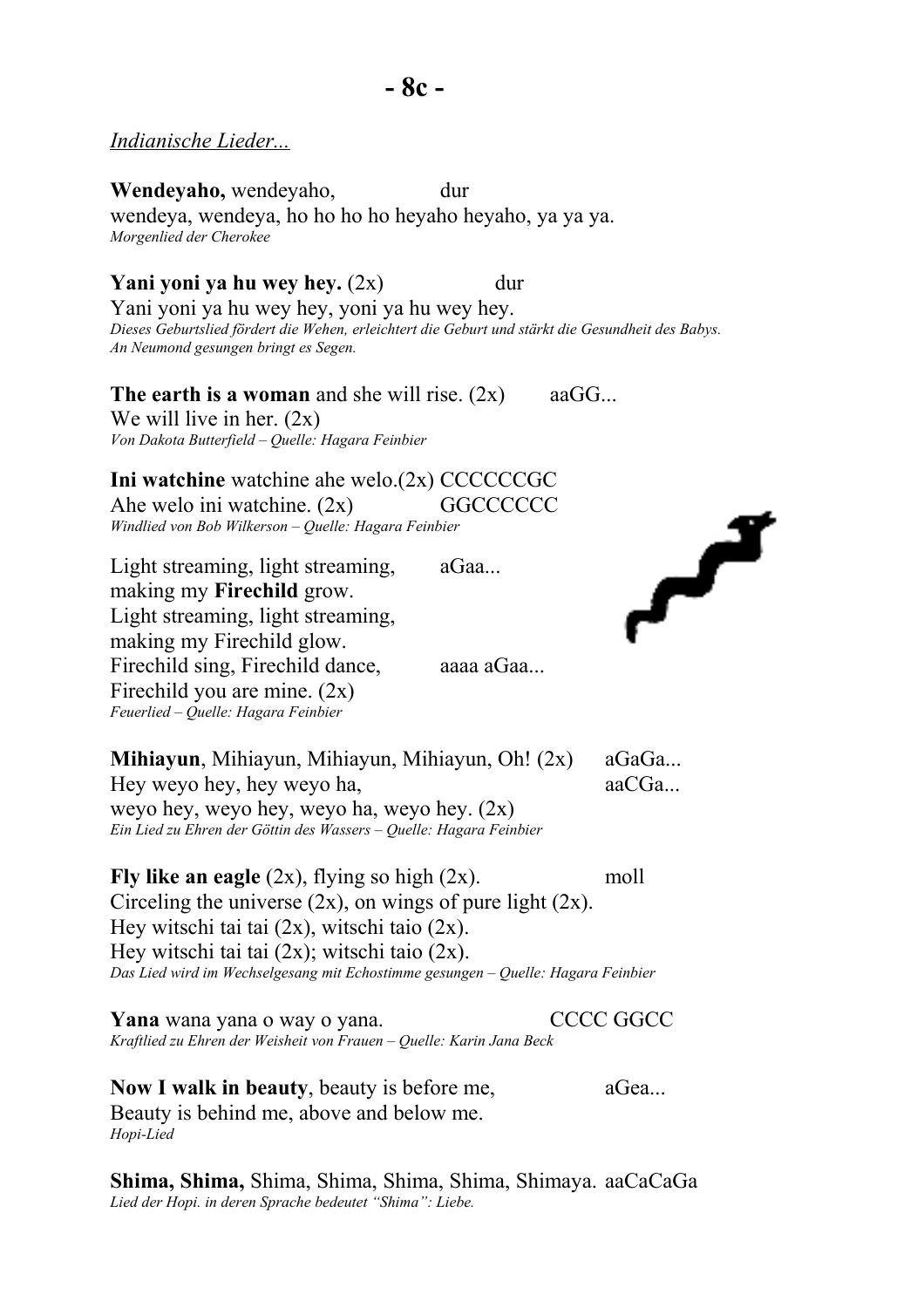*Indianische Lieder...*

**Thank you for this day Lord**, thank you for this day, moll this healing, this healing, this healing day.

*Vierstimmiger Kanon*

**Evening rise, Spirit come,** sun goes down when teh day is done. a EGaFGaE Mother Earth awakens me with the heartbeat of the sea.  $\qquad \qquad$ aEGaFGaa *Abendlied*

**Jeder Teil dieser Erde** ist meinem Volk heilig (4x). CdGC... *Kanon*

**Heya** heya heya heya heya, dur heya heya heya heya heya. *Navajo Stone Game*

Hayo, hayo ipsiniya. (4x) CCC Fmaj7CC Fmaj7CC Fmaj7CC *Navajo Happy Song – ein Lied, mit dem freudige Ereignisse in Gemeinschaften gefeiert werden.*

**Hin a may** Hin a may Hin a may chi cha yo  $(3x)$  C... Hin a may chi cha yo  $(4x)$  C... Hin a Hin a Hey  $a -$ Hin a Hin a Hay yo  $(2x)$  CCGG CCFG *Kraftlied mit sich steigerndem Tempo – Quelle: Karin Jana Beck*

**Anikuni** ua ua ni aaaa wa wa wa nika wa wa wa ddaa ea la uni nisi mi (2x) aEEa *Traditionelles Lied südamerikanischer Indianer an den Geist des Feuers – Quelle: Karin Jana Beck*

**Nadscho** nadscho nadscho (2x) dadd  $E - e - e - eV$  (2x) daCd *Ahnenlied des Upik-Inuitstammes in Alaska – Arrangement: Tom Kenyon*

As One we walk this earth together, dCdd as One we sing to her our song, dCdd as One we love here, as One we heal her, ddCC her heart beats with our own as One. dCdd As One we join with her, our mother, as One we feel her sacred song, as One we touch her, as One we heal her, her heart beats with our own as One. *Denean, CD "Fire Prayer"*

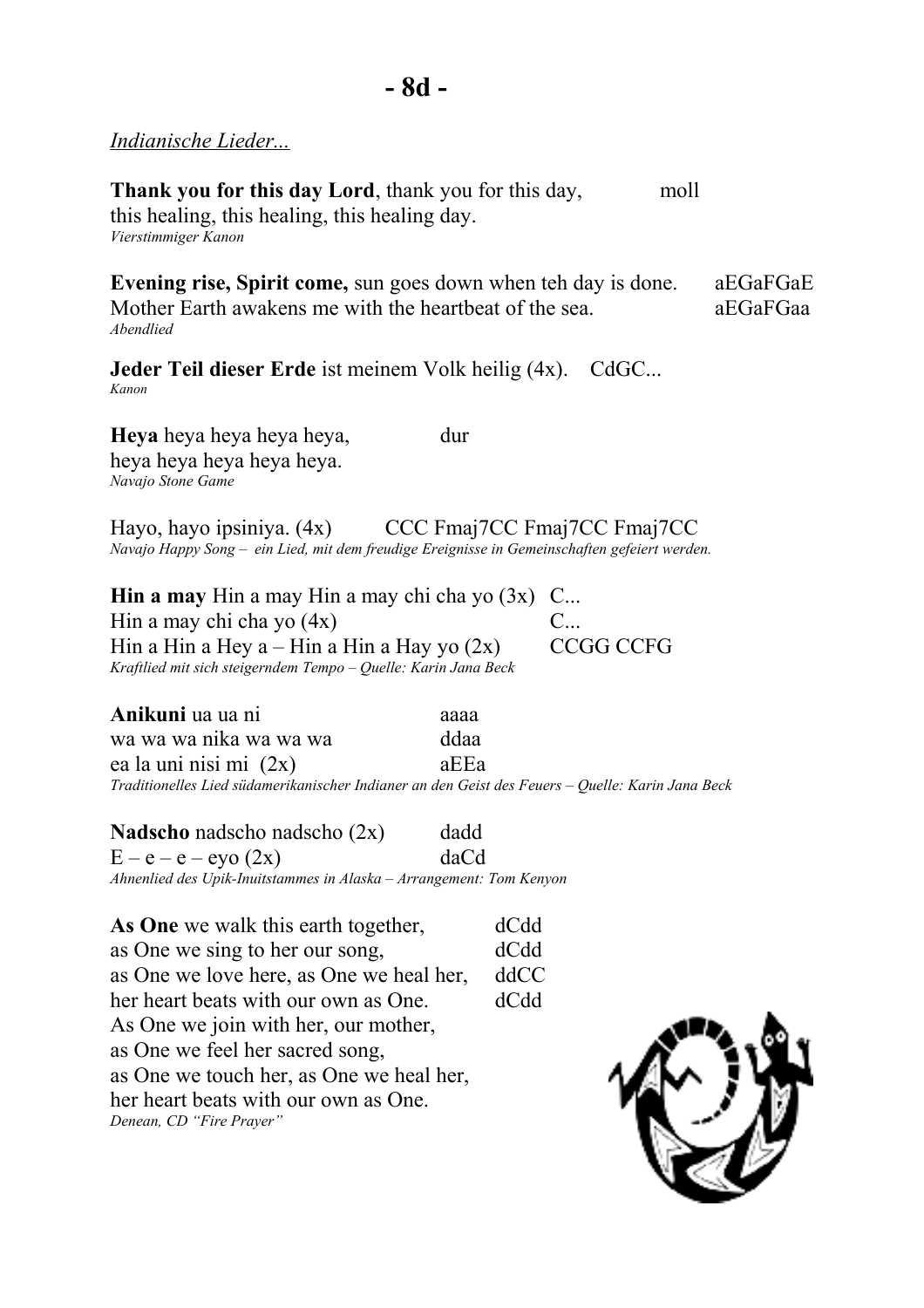*Indianische Lieder...*

| <b>Ancient Mother, I hear you calling,</b><br>ancient Mother, I hear your song.<br>Ancient Mother, I hear your laughter,<br>ancient Mother, I taste your tears.<br>O la mama wa ha su kola, o la mama wa ha su wam.<br>O la mama kow wey hahaha, o la mama ta ta kayee.<br>Traditionell: Lied an die Urmutter                                                                                                                                           | ddaa<br>CGaa<br>ddaa<br>CGaa |                                                                                      |
|---------------------------------------------------------------------------------------------------------------------------------------------------------------------------------------------------------------------------------------------------------------------------------------------------------------------------------------------------------------------------------------------------------------------------------------------------------|------------------------------|--------------------------------------------------------------------------------------|
| Yawe ho joho joho,<br>gajo wonne ho o heya gajo wonne ho.<br>Das Lied stellt die Verbindung zu den Ahnen her. - Interpretin: Joanne Shenandoah                                                                                                                                                                                                                                                                                                          | aDaa<br>CGGaaa               | (4)                                                                                  |
| He yama yo wanna henne yo, he yama yo wanna henne yo. $(2x)$<br>Wahi hi yayhana he he he ho, wahi he he he he ho, wahi.<br>Lied der Navajo-Shamanen                                                                                                                                                                                                                                                                                                     |                              | aa $EE$ aa $(4)$<br>FCd AAisd                                                        |
| eeCC DDee<br>Ly O Lay Ale Loya<br>Circle Dance                                                                                                                                                                                                                                                                                                                                                                                                          |                              |                                                                                      |
| Hey wani wani wani heyo, heyo<br>Hey wani wani wani hey $(2x)$<br>Hey niketi hey wana, hey niketi hey wana<br>Asse wana hey wana, asse wana hey wana $(2x)$<br>"Hey, Bruder, Schwester, wir alle haben ein Herz, wir sind ein Herz."                                                                                                                                                                                                                    | CGaF                         |                                                                                      |
| I am the river of life, I am the keeper of this dream<br>Walk with me, I'll tell you a thousand stories long ago given to the earth<br>These mountains tall they are my only walls in this temple where I bow<br>Haseya $(4x)$<br>Rise up my sisters, rise up, we are the water, the sacred cup<br>It's in our hands that all life grows<br>It's in your dance, it's in your hands, it's in your love we rise above<br>It's in your song I hear my soul |                              | eCeh<br>eCGH<br>$e$ CGH<br>CeCeCeCGH<br>eCG<br>Η<br>eCG<br>$\boldsymbol{\mathrm{H}}$ |
| So rise up my sisters, rise up, let us lift each other up<br>Sing it from your heart and from your soul                                                                                                                                                                                                                                                                                                                                                 |                              | eCG<br>$\boldsymbol{\mathrm{H}}$                                                     |
| Haseya $(4x)$                                                                                                                                                                                                                                                                                                                                                                                                                                           |                              | CeCeCeCGH                                                                            |
| The sun and moon they shine together                                                                                                                                                                                                                                                                                                                                                                                                                    |                              | Ce                                                                                   |
| She moves the waters and dances with the heavens                                                                                                                                                                                                                                                                                                                                                                                                        |                              | CG<br>CG                                                                             |
| In your eyes I see, I see her eyes<br>In your eyes I see the giver of this life                                                                                                                                                                                                                                                                                                                                                                         |                              | CGH                                                                                  |
| Haseya                                                                                                                                                                                                                                                                                                                                                                                                                                                  |                              | _CeCeCeCGH                                                                           |
| Wort der Navajo für das Aufsteigen insbesondere des weiblichen Spirits - Quelle: Ajeet Kaur<br>(Wahlweise auch in a-moll mit Capo)                                                                                                                                                                                                                                                                                                                      |                              |                                                                                      |